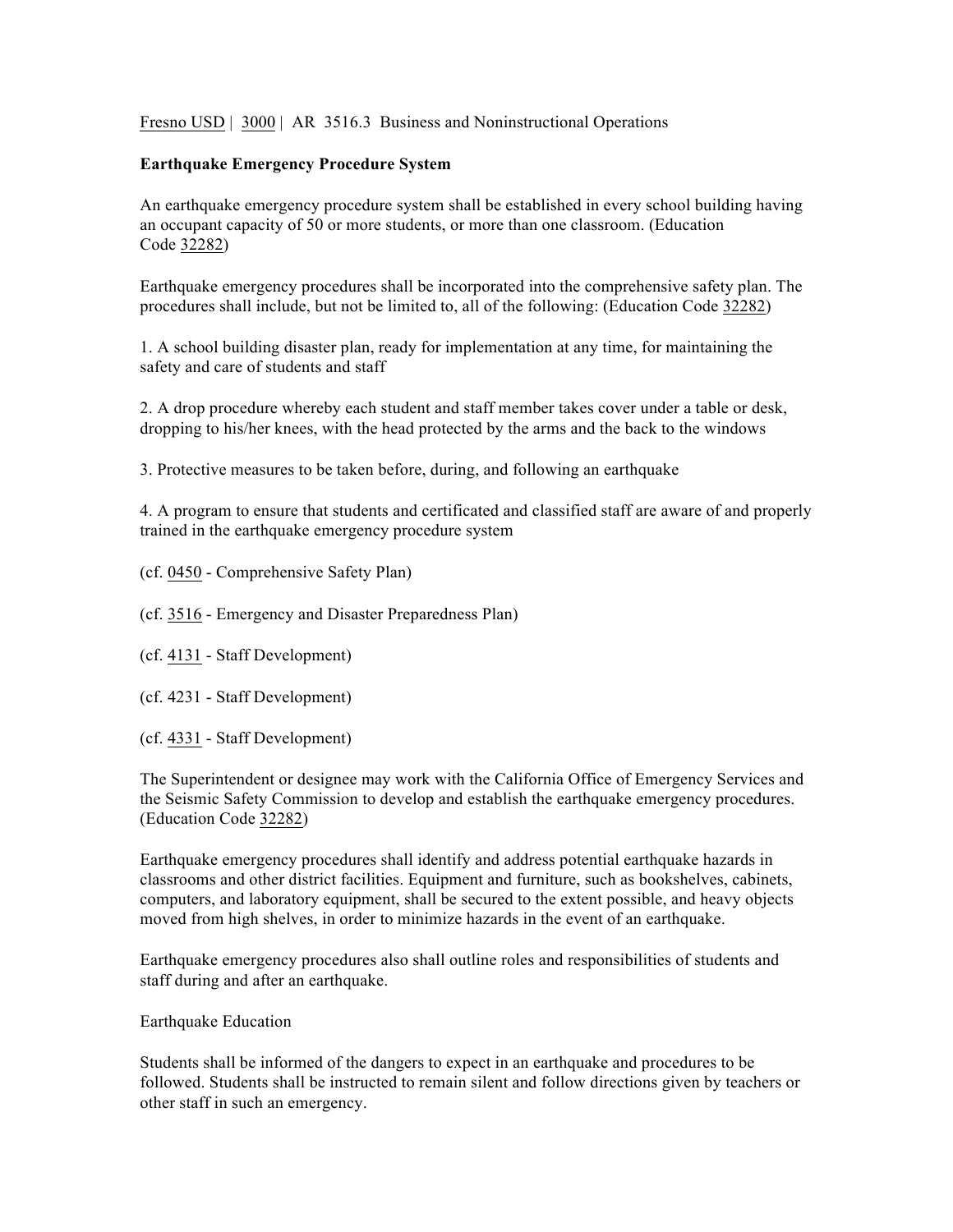Drop procedures shall be practiced at least once each school quarter in elementary schools and at least once each semester in secondary schools. (Education Code 32282)

Students also shall be taught safety precautions to take if they are in the open or on the way to and from school when an earthquake occurs and an adult is not present to give specific directions.

Earthquake While Indoors at School

When an earthquake occurs, the following actions shall be taken inside buildings and classrooms:

1. Staff shall have students perform the drop procedure. Students should stay in the drop position until the emergency is over or until further instructions are given.

2. In laboratories, burners should be extinguished if possible before taking cover.

3. As soon as possible, teachers shall move the students away from windows, shelves, and heavy objects and furniture that may fall.

4. Teachers shall have students evacuate the building in an orderly manner when the earthquake is over.

Earthquake While Outdoors on School Grounds

When an earthquake occurs, the following actions shall be taken by staff or other persons in authority who are outdoors on school grounds:

1. Staff shall direct students to walk away from buildings, trees, overhead power lines, power poles, or exposed wires.

2. Staff shall have students perform the drop procedure.

3. Staff shall have students stay in the open until the earthquake is over or until further directions are given.

Earthquake While on the Bus

If students are on the school bus when an earthquake occurs:

1. The bus driver shall pull to the side of the road away from any buildings, poles, wires, overhead structures, or bridges if possible, set the brakes, and turn off the ignition.

2. The driver shall have students remain at their seats and perform the drop procedure.

3. The driver shall wait until the earthquake is over before proceeding on the route.

4. As soon as possible, the driver shall contact the director of transportation for instructions.

Subsequent Emergency Procedures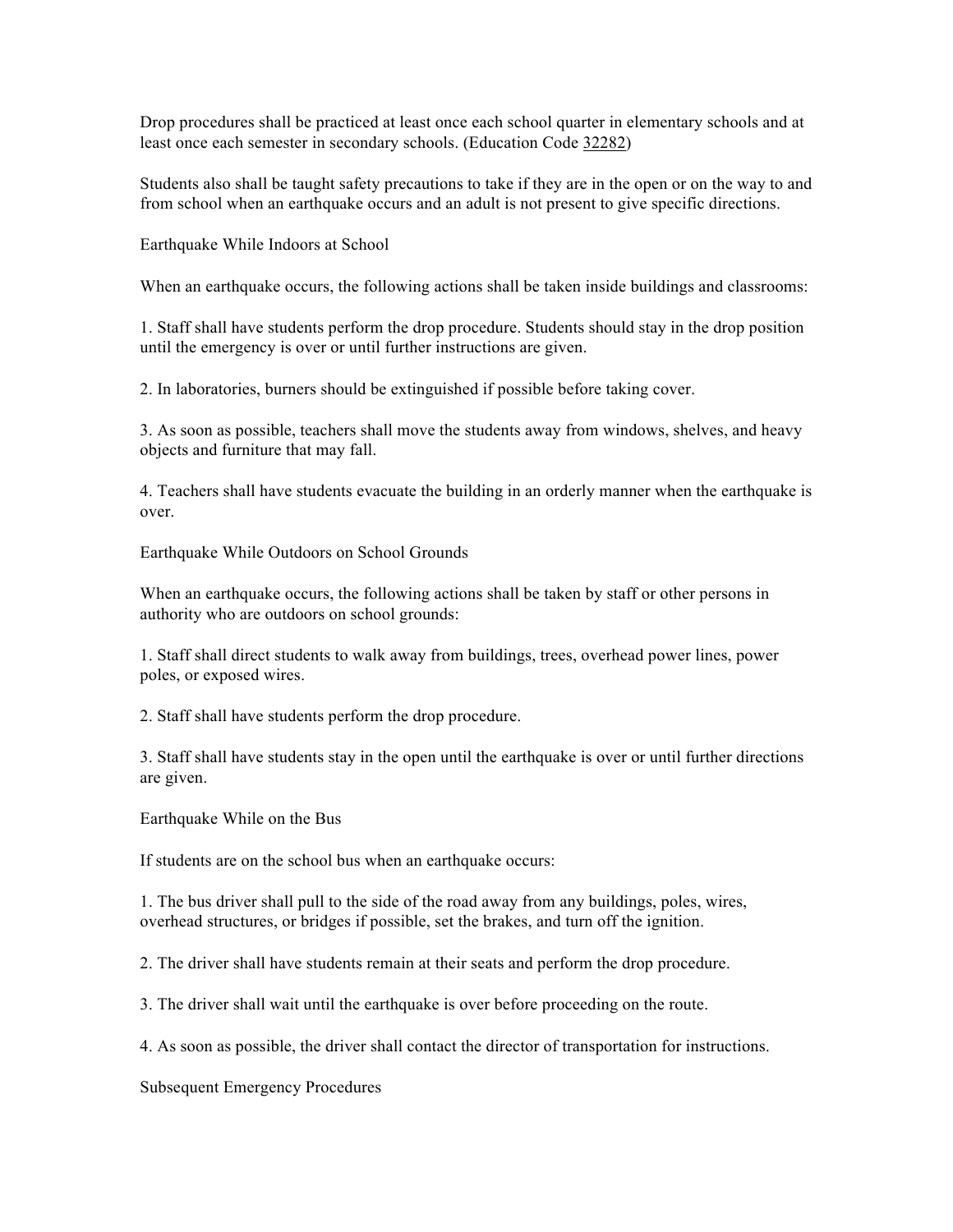After the earthquake has subsided, the following actions shall be taken:

1. Small fires shall be extinguished if possible.

2. In outside assembly areas, staff shall provide assistance to any injured students, take roll, and report missing students to the principal or designee.

3. The principal shall request assistance as needed from the Superintendent or designee and shall confer with him/her regarding the advisability of closing the school. He/she shall also contact 911 Operator to report a medical emergency or fire as required.

4. The principal shall post staff at a safe distance from all building entrances to see that no one reenters until the buildings are declared safe.

5. All buildings shall be inspected for water and gas leaks, electrical breakages, and large cracks or earth slippage affecting buildings. The principal shall notify utility companies of any break or suspected break in lines which may present an additional hazard. If damage has occurred, the custodian shall shut off all utilities.

6. Staff and students shall not light any stoves or burners until the area is declared safe.

7. If the principal or designee believes the school is damaged sufficiently to be a hazard, he/she shall notify the Superintendent or designee and ask the county or city for structural failure and equipment adequacy. Until this is done, the building shall not be occupied.

Legal Reference:

EDUCATION CODE

32280-32289 School safety plans

Management Resources:

FEMA PUBLICATIONS

Guidebook for Developing a School Earthquake Safety Program, 1990

WEB SITES

American Red Cross: http://www.redcross.org

California Office of Emergency Services: http://www.oes.ca.gov

California Seismic Safety Commission: http://www.seismic.ca.gov

Federal Emergency Management Agency (FEMA): http://www.fema.gov/hazards/earthquakes

Regulation FRESNO UNIFIED SCHOOL DISTRICT